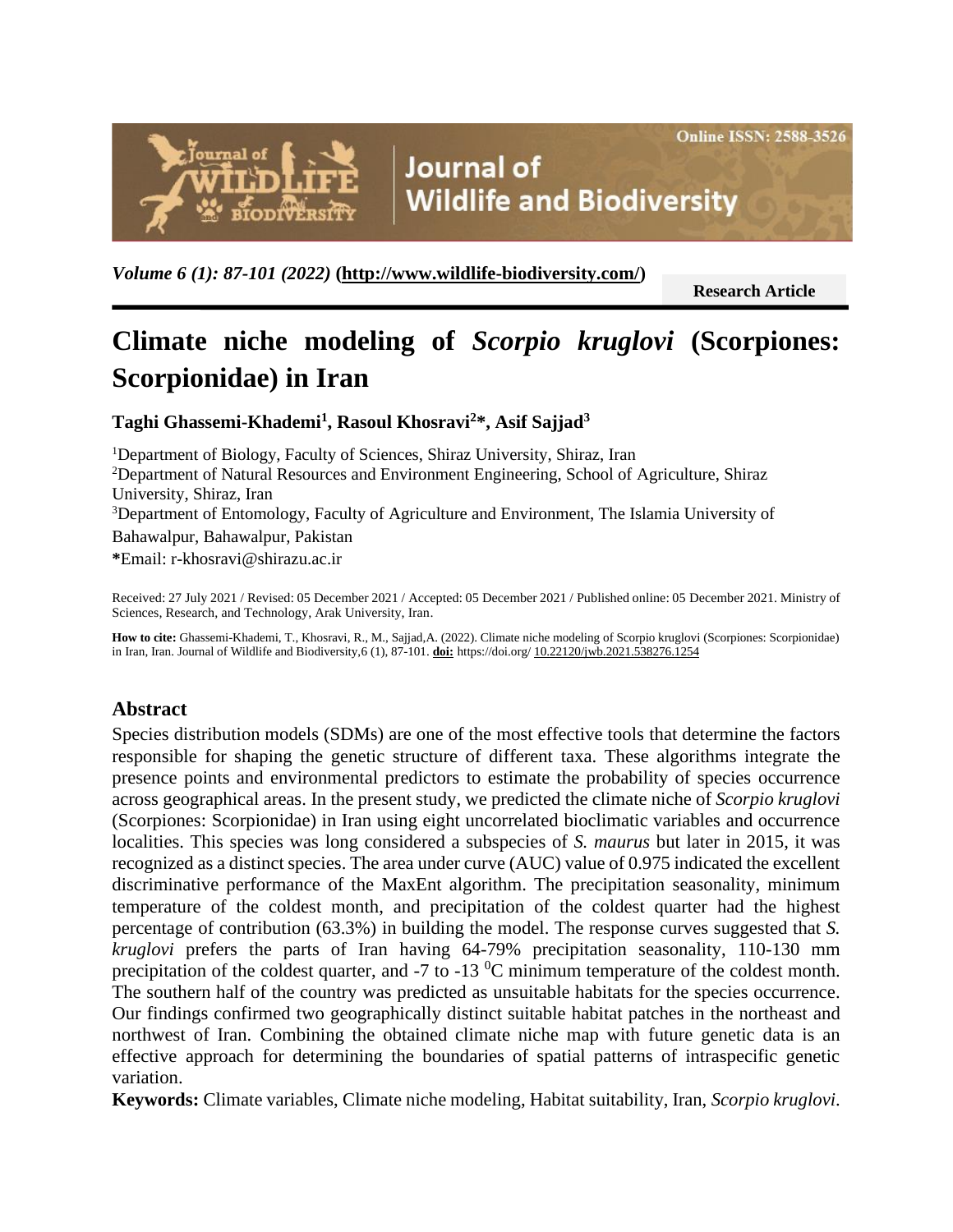#### **Introduction**

Scorpions are venomous and predatory arthropods distributed all over the world except Antarctica and Greenland (Petricevich, 2010). They are valued due to their important biological, ecological, and medical attributes i.e. deadly venom (Cao et al., 2014; Asslan faal et al., 2015). So far, 18 families and 2200 species have been identified around the world (Soleglad & Fet, 2003; Prendini & Wheeler, 2005), of which 68 species exist in Iran; one of the most important hotspots for scorpions in the world (Ward et al., 2018; Kazemi et al., 2021). Interestingly, 61% of the identified species are endemic to Iran (Barahoei et al., 2020). Iran is located in the transition zone of Afrotropical, Oriental, and western Palearctic zoogeographic regions (Zehzad et al., 2002; Ghassemi-Khademi, 2014). Therefore, owing to the high ecological, biological and geographical diversity, a high degree of endemicity of scorpions exists in Iran which has led to spatial, temporal, and trophic niche partitioning among the species.

Since the climate of Iran is generally arid to semi-arid (Ghorbani, 2013) and the scorpions of the Iranian plateau are highly adapted to hot, dry, and desert conditions, it is expected that their known species richness could be a serious underestimate (Barahoei et al., 2020). Only a few studies have been conducted on the ecological requirements of scorpions in Iran (Jalali & Rahim, 2014; Hosseinzadeh, 2020). Detailed knowledge of their geographic boundaries and ecological requirements is mandatory to devise an effective conservation strategy. Therefore, increasing our knowledge about these venomous arthropods can help reduce the adverse effects of scorpion sting cases in the country.

*Scorpio kruglovi* Ehrenberg, 1829 (Scorpiones: Scorpionidae) is a digger scorpion that has been reported in 11 provinces of Iran (Barahoei et al., 2020). In addition to Iran, the distribution range of this species includes seven Asian countries including Iraq (Khalaf, 1962; Vachon, 1966; El-Hennawy, 1992; Fet & Lowe, 2000; Mohammad et al., 2017), Syria (Birula, 1910; El-Hennawy, 1992; Fet & Lowe, 2000; Talal et al., 2015), Kuwait, Qatar (El-Hennawy, 1992; Fet & Lowe, 2000), Jordan (El-Hennawy, 1992; Fet & Lowe, 2000; Talal et al., 2015; Amr et al., 2016), Saudi Arabia (Fet & Lowe, 2000) and Turkey (Talal et al., 2015).

*Scorpio kruglovi* was long considered a subspecies of *S. maurus.* Talal et al. (2015) described this scorpion as a distinct species. Although no deaths have been reported from the venom of this species, its sting is very painful and is one of the important public health concerns in Iran (Vazirianzadeh et al., 2013). Determining habitat requirements and suitable conditions for the occurrence of the species is key to prioritizing areas for species conservation and reducing the incidences of scorpion stings.

Species distribution models (SDMs) are the most effective tools for devising conservation programs of biodiversity. These algorithms integrate the occurrence points and environmental predictors to estimate the probability of occurrence of species across geographical areas (Nasrabadi et al., 2018; Ghassemi-Khademi et al., 2021a,b). They provide some valuable information about suitable conditions required for the survival and reproduction of target species or communities at desired geographic scale (Guisan & Thuiller, 2005). The growing use and popularity of SDMs are mainly due to the useful information they provide for a species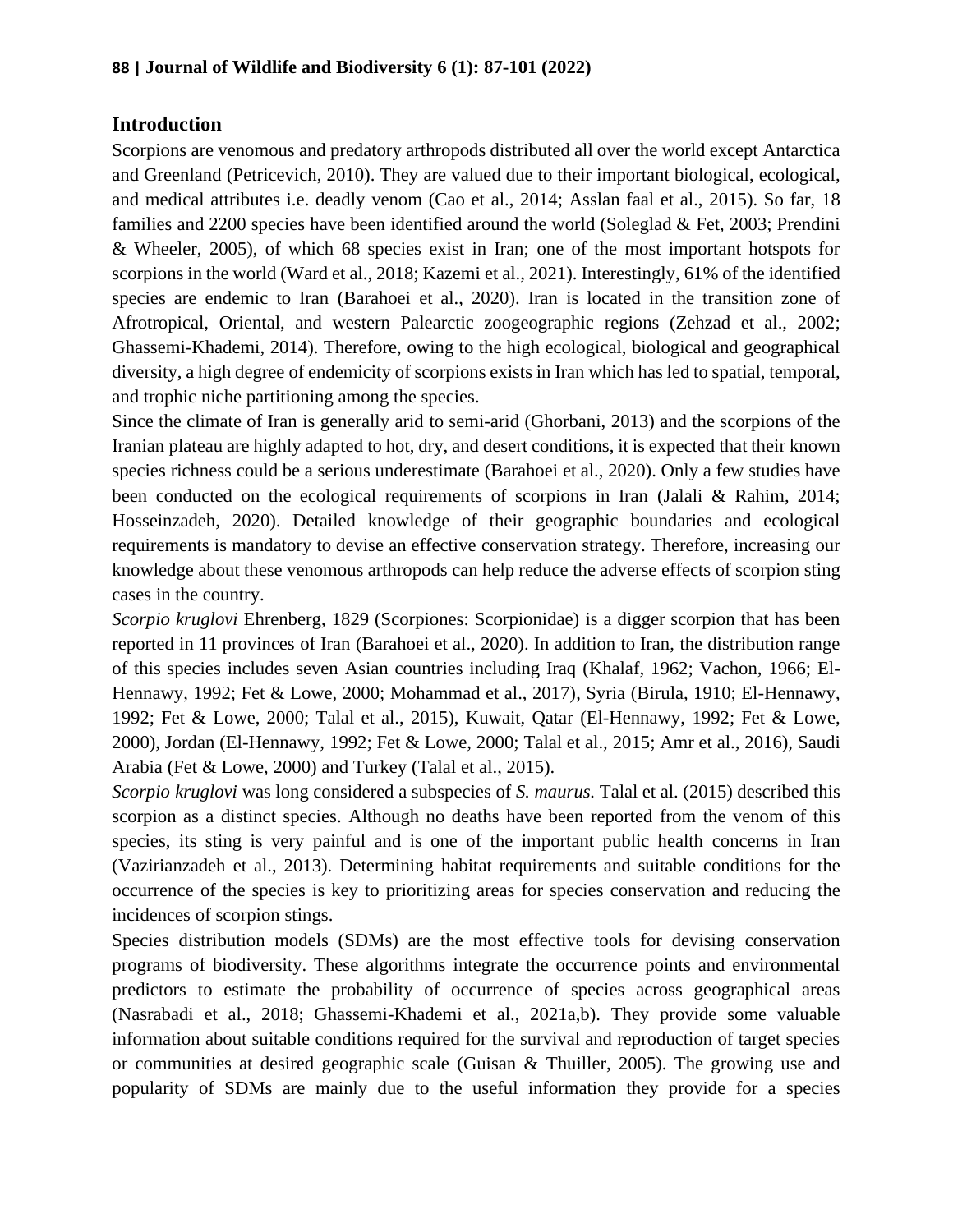conservation program (Bulluck et al., 2006; Hosseinzadeh, 2020). Only a few studies have attempted to determine the habitat suitability of scorpions in Iran (e.g. Haghani et al., 2020; Hanafi-Bojd et al., 2020; Hosseinzadeh, 2020; Mirshamsi, 2013; Rafinejad et al., 2020; Kazemi et al., 2021); all of which confirm the efficiency of SDMs in diverse perspectives.

In the present study, we used SDMs to 1) predict the climate niche and spatial pattern of climatically suitable habitats of *S. kruglovi* across Iran and 2) determine how climatic variables affect its geographic range.

#### **Materials and methods**

A total of 21 georeferenced occurrence localities of *S. kruglovi* were compiled from the literature review (Habibi, 1971; Karataş et al., 2012; Navidpour et al., 2019; Barahoei et al., 2020; Table 1; Fig. 1). The reliability of the compiled occurrence localities was assessed by Google Earth version 7.1. The obtained number of presence points was low but well distributed across the area. The current climate variables at 30 arc-second spatial resolution were downloaded from the Worldclim database (http://worldclim.org/version2; Fick and Hijmans, 2017). These bioclimatic variables represent annual trends, seasonality, and limiting environmental factors to different organisms (Fick and Hijmans, 2017; Moreno-Amat et al., 2015). After excluding the highly correlated variables ( $r \ge 0.75$ ; Table 2), a total of eight predictors were retained to simulate the current climate niche of *S. kruglovi* including isothermality (BIO3), temperature seasonality (BIO4), minimum temperature of the coldest month (BIO6), temperature annual range (BIO7), mean temperature of the wettest quarter (BIO8), mean temperature of the driest quarter (BIO9), precipitation seasonality (BIO15), and precipitation of coldest quarter (BIO19; Table 3).

We used the MaxEnt model to predict climatically suitable habitats of the species (Phillips et al., 2006). It has been shown that presence only (PO) modeling methods, such as MaxEnt, and ecological niche factor analysis (ENFA; Hirzel et al. 2002) have equal or better performance than presence-absence (PA) algorithms (Gibson et al. 2007; West et al. 2016; Marx and Quillfeldt, 2018). The Maxent model was run using 10 replicates, 5000 iterations, 10000 background points, a regularization multiplier of 1, and a convergence threshold of 0.00001. A complementary loglog (cloglog) was used as an output format (ranging from 0-1) to estimate the habitat suitability as it is more appropriate than the logistic format to estimate the occurrence probability and Maxent ver. 3.4.1 uses it by default (Phillips et al. 2017).

The predictive performance of the model was evaluated by the area under the curve (AUC) of the receiver operating characteristic (ROC) curve (Phillips et al. 2006). The AUC value varies between 0 to 1 and the value  $\leq 0.5$  means that model performance is not better than random and no discrimination exists. Moreover, an AUC value of  $> 0.7$  indicates potentially significant discrimination while 1 indicates perfect discrimination and predictive ability (DeLeo, 1993; Swets, 1988; Phillips et al., 2006; Elith et al., 2006). Moreover, we converted the predicted climate niche map to a binary layer using the  $10<sup>th</sup>$  percentile training presence threshold to calculate the extent of suitable habitats of the species (Liu et al., 2005; Kafash et al., 2018; Ghassemi-Khademi et al., 2021).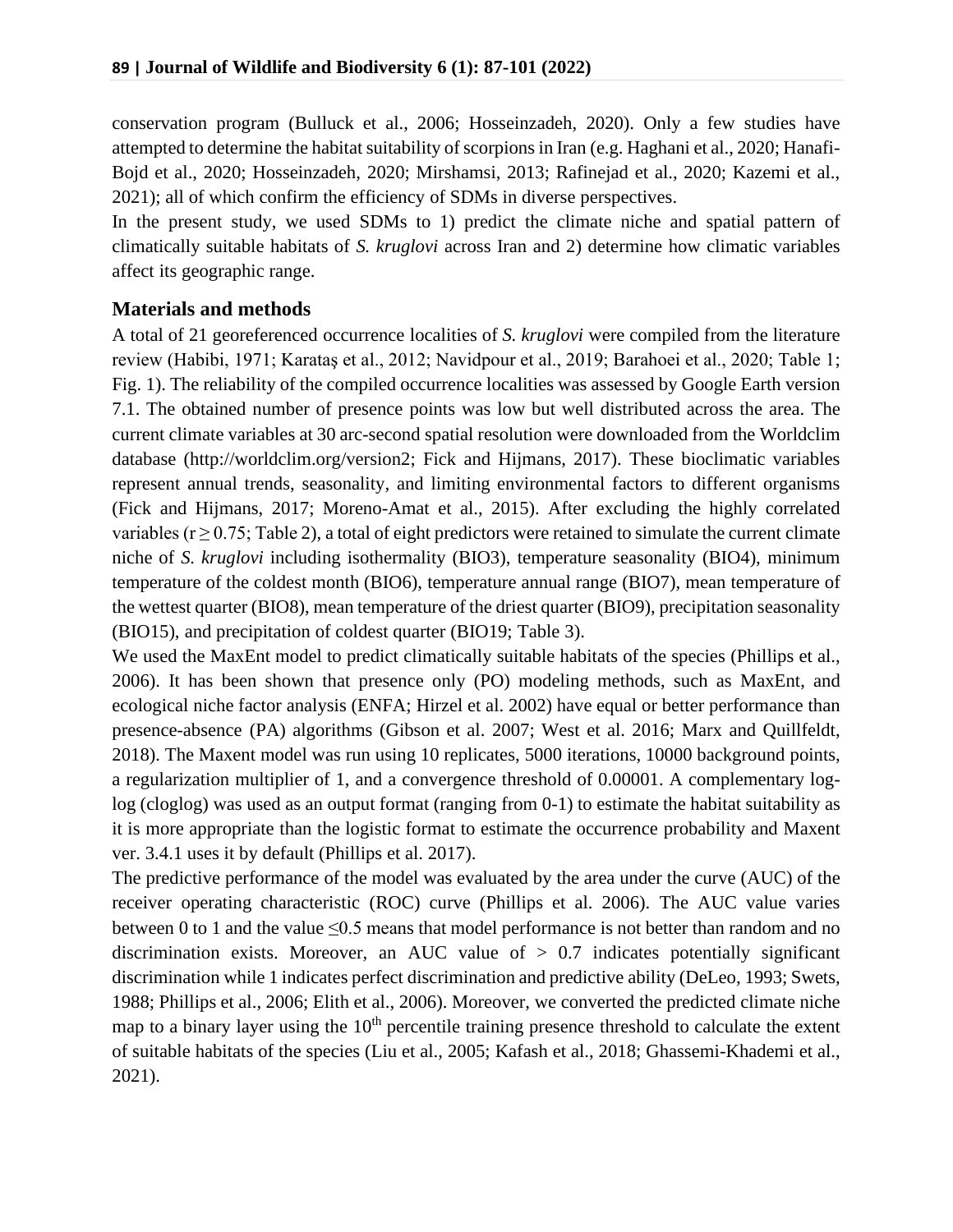| <b>Species</b> | Longitude | Latitude | Reference              |
|----------------|-----------|----------|------------------------|
| S. kruglovi    | 50.6533   | 36.0596  | Navidpour et al., 2019 |
| S. kruglovi    | 50.6534   | 36.0651  | Navidpour et al., 2019 |
| S. kruglovi    | 50.7848   | 35.9571  | Navidpour et al., 2019 |
| S. kruglovi    | 50.395    | 35.7807  | Navidpour et al., 2019 |
| S. kruglovi    | 50.5972   | 35.816   | Navidpour et al., 2019 |
| S. kruglovi    | 50.6677   | 35.7267  | Navidpour et al., 2019 |
| S. kruglovi    | 48.65     | 34.7833  | Karataş et al., 2012   |
| S. kruglovi    | 47.15     | 34.3     | Karataş et al., 2012   |
| S. kruglovi    | 47.0333   | 35.3166  | Habibi, 1971           |
| S. kruglovi    | 49.3068   | 34.022   | Navidpour et al., 2019 |
| S. kruglovi    | 50.1621   | 33.7834  | Navidpour et al., 2019 |
| S. kruglovi    | 49.6675   | 34.433   | Navidpour et al., 2019 |
| S. kruglovi    | 49.6188   | 33.9497  | Navidpour et al., 2019 |
| S. kruglovi    | 49.6158   | 33.9827  | Navidpour et al., 2019 |
| S. kruglovi    | 53.1      | 36.5666  | Karataş et al., 2012   |
| S. kruglovi    | 57.3      | 37.4333  | Karataş et al., 2012   |
| S. kruglovi    | 49.65     | 36.05    | Karataş et al., 2012   |
| S. kruglovi    | 50.5666   | 36.4333  | Karataş et al., 2012   |
| S. kruglovi    | 59.5833   | 36.2166  | Habibi, 1971           |
| S. kruglovi    | 53.4333   | 35.5666  | Karataş et al., 2012   |
| S. kruglovi    | 51.4216   | 35.288   | Navidpour et al., 2019 |

**Table 1.** List of occurrence points used to predict climate niche of *Scorpio kruglovi* in Iran.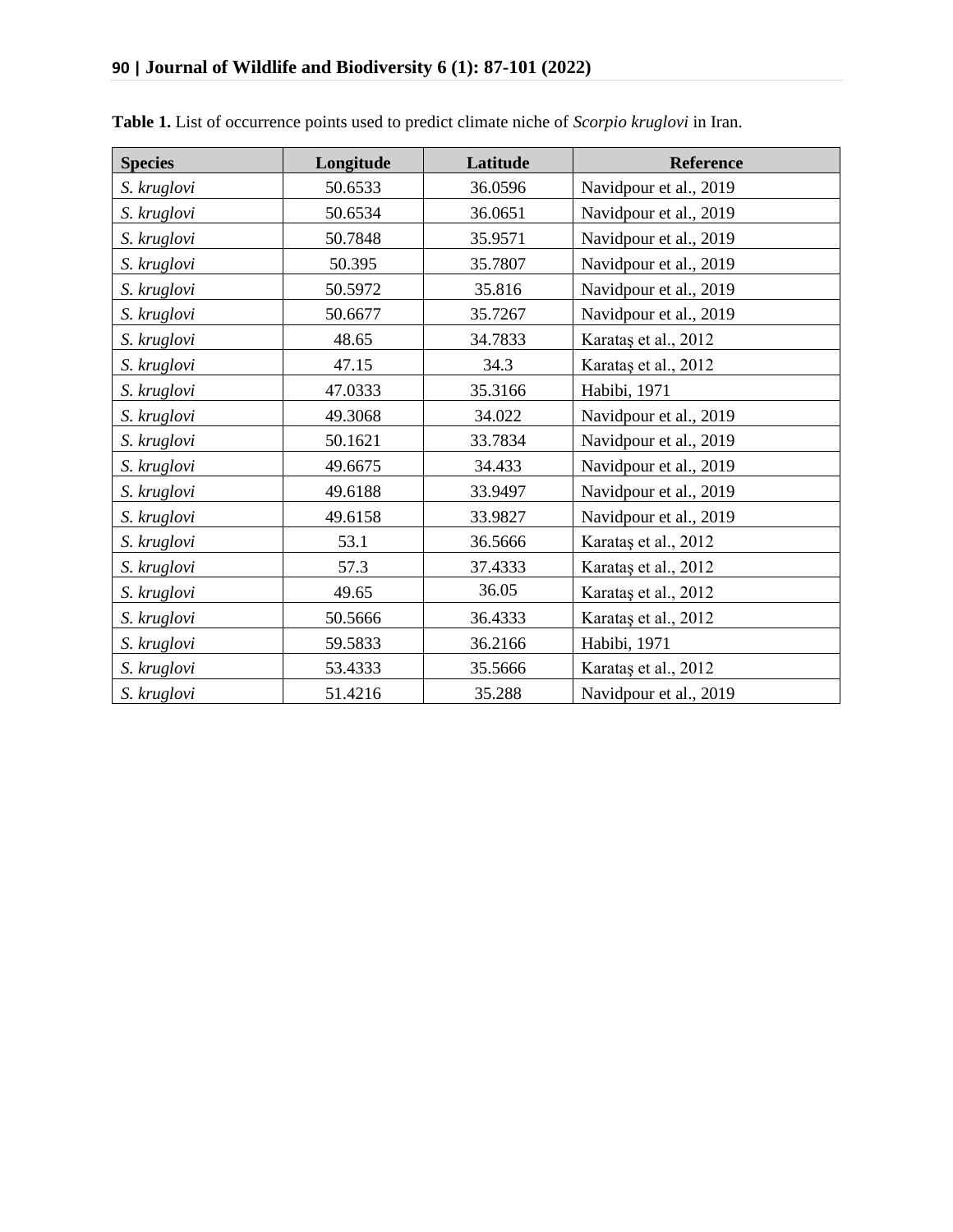|                  | Bio1    | Bio2         | Bio3         | Bio4         | Bio5         | Bio6         | Bio7     | Bio <sub>8</sub> | Bio9         | Bio10        | Bio11   | Bio12        |              | Bio13   Bio14 | Bio15        | Bio16        | Bio17        | Bio18        | Bio19        |
|------------------|---------|--------------|--------------|--------------|--------------|--------------|----------|------------------|--------------|--------------|---------|--------------|--------------|---------------|--------------|--------------|--------------|--------------|--------------|
| Bio1             | 1       |              |              |              |              |              |          |                  |              |              |         |              |              |               |              |              |              |              |              |
| Bio2             | $-.042$ | $\mathbf{1}$ |              |              |              |              |          |                  |              |              |         |              |              |               |              |              |              |              |              |
| Bio3             | .017    | .903         | $\mathbf{1}$ |              |              |              |          |                  |              |              |         |              |              |               |              |              |              |              |              |
| Bio4             | $-.193$ | .162         | $-.265$      | $\mathbf{1}$ |              |              |          |                  |              |              |         |              |              |               |              |              |              |              |              |
| Bio5             | .899    | .330         | .264         | .072         | $\mathbf{1}$ |              |          |                  |              |              |         |              |              |               |              |              |              |              |              |
| Bio6             | .784    | $-.540$      | $-.303$      | $-.552$      | .465         | $\mathbf{1}$ |          |                  |              |              |         |              |              |               |              |              |              |              |              |
| Bio7             | $-.125$ | .847         | .538         | .653         | .301         | $-.704$      | -1       |                  |              |              |         |              |              |               |              |              |              |              |              |
| Bio <sub>8</sub> | .556    | $-.209$      | .021         | $-.532$      | .345         | .675         | $-.450$  | $\mathbf{1}$     |              |              |         |              |              |               |              |              |              |              |              |
| Bio9             | .906    | .119         | .017         | .195         | .954         | .527         | .196     | .303             | $\mathbf{1}$ |              |         |              |              |               |              |              |              |              |              |
| Bio10            | .958    | .017         | $-.043$      | .085         | .944         | .640         | .068     | .409             | .978         | $\mathbf{1}$ |         |              |              |               |              |              |              |              |              |
| <b>Bio11</b>     | .943    | $-.107$      | .089         | $-.495$      | .769         | .888         | $-.340$  | .660             | .741         | .821         | 1       |              |              |               |              |              |              |              |              |
| <b>Bio12</b>     | .240    | $-.128$      | .160         | $-708$       | .058         | .491         | $-483$   | .504             | $-.048$      | .056         | .461    | $\mathbf{1}$ |              |               |              |              |              |              |              |
| Bio13            | .128    | .074         | .357         | $-.686$      | .035         | .328         | $-.325$  | .378             | $-.119$      | $-.039$      | .365    | .956         | $\mathbf{1}$ |               |              |              |              |              |              |
| <b>Bio14</b>     | .390    | $-.682$      | $-.400$      | $-.657$      | $-.006$      | .796         | $-.863$  | .690             | .045         | .196         | .556    | .672         | .464         | $\mathbf{1}$  |              |              |              |              |              |
| Bio15            | $-.399$ | .739         | .656         | .152         | $-.080$      | $-.659$      | .646     | $-.479$          | $-.273$      | $-.337$      | $-.397$ | $-.208$      | .044         | $-.765$       | $\mathbf{1}$ |              |              |              |              |
| Bio16            | .199    | .011         | .300         | $-.718$      | .074         | .409         | $-.382$  | .449             | $-.076$      | .020         | .432    | .977         | .987         | .547          | $-.017$      | $\mathbf{1}$ |              |              |              |
| Bio17            | .406    | $-.691$      | $-.409$      | $-.659$      | .009         | .815         | $-.870$  | .684             | .064         | .211         | .571    | .647         | .436         | .996          | $-.774$      | .523         | $\mathbf{1}$ |              |              |
| <b>Bio18</b>     | .332    | $-.706$      | $-.425$      | $-.664$      | $-.067$      | .768         | $-.881$  | .670             | $-.024$      | .135         | .506    | .664         | .455         | .989          | $-0.719$     | .546         | .989         | $\mathbf{1}$ |              |
| <b>Bio19</b>     | .233    | .147         | .379         | $-.602$      | .173         | .330         | $-0.217$ | .341             | .019         | .086         | .422    | .945         | .967         | .418          | .058         | .970         | .393         | .411         | $\mathbf{1}$ |

|  |  |  |  | <b>Table 2:</b> Correlation matrix among bioclimatic variables. Variables showing $ r  \ge \pm 0.75$ were eliminated from the analyses. |
|--|--|--|--|-----------------------------------------------------------------------------------------------------------------------------------------|
|--|--|--|--|-----------------------------------------------------------------------------------------------------------------------------------------|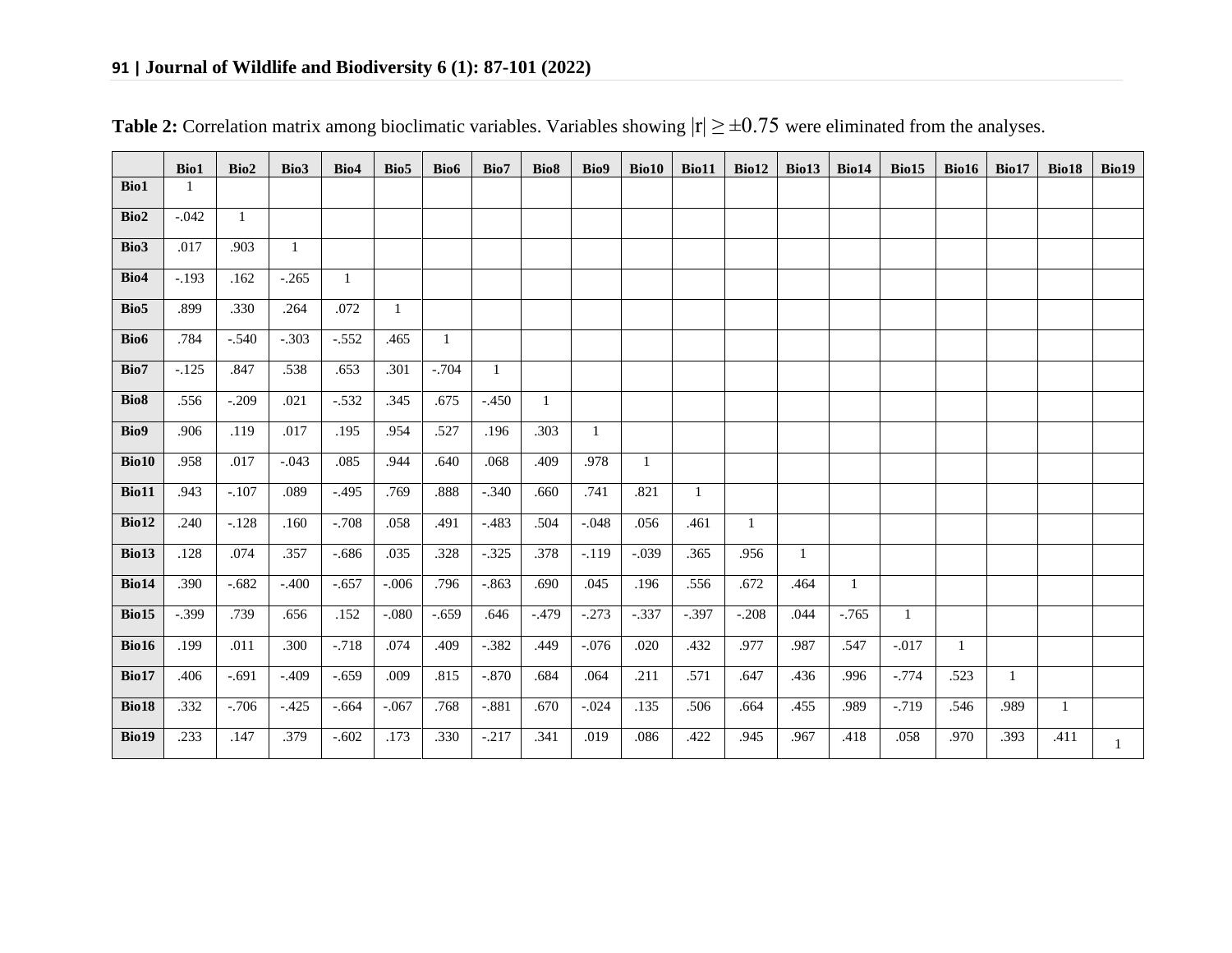

**Figure 1.** The geographical distribution of presence points of *S. kruglovi is* used to predict climate niches.

**Table 3.** Bioclimatic variables and their relative importance (in percentages) in predicting the climate niche of *S. kruglovi*. Pairwise correlation among these layers was less than 0.75.

| Abbreviation | Variable                             | Units           | Percent contribution |
|--------------|--------------------------------------|-----------------|----------------------|
| <b>BIO3</b>  | Isothermality                        | Percent         | 0.9                  |
| <b>BIO4</b>  | <b>Temperature Seasonality</b>       | Degrees Celsius | 4.8                  |
| <b>BIO6</b>  | Minimum Temperature of Coldest Month | Degrees Celsius | 20.1                 |
| <b>BIO7</b>  | <b>Temperature Annual Range</b>      | Degrees Celsius | 9.2                  |
| <b>BIO8</b>  | Mean Temperature of Wettest Quarter  | Degrees Celsius | 15.5                 |
| <b>BIO9</b>  | Mean Temperature of Driest Quarter   | Degrees Celsius | 6.3                  |
| <b>BIO15</b> | <b>Precipitation Seasonality</b>     | Percent         | 24.2                 |
| <b>BIO19</b> | Precipitation of Coldest Quarter     | Millimeters     | 19                   |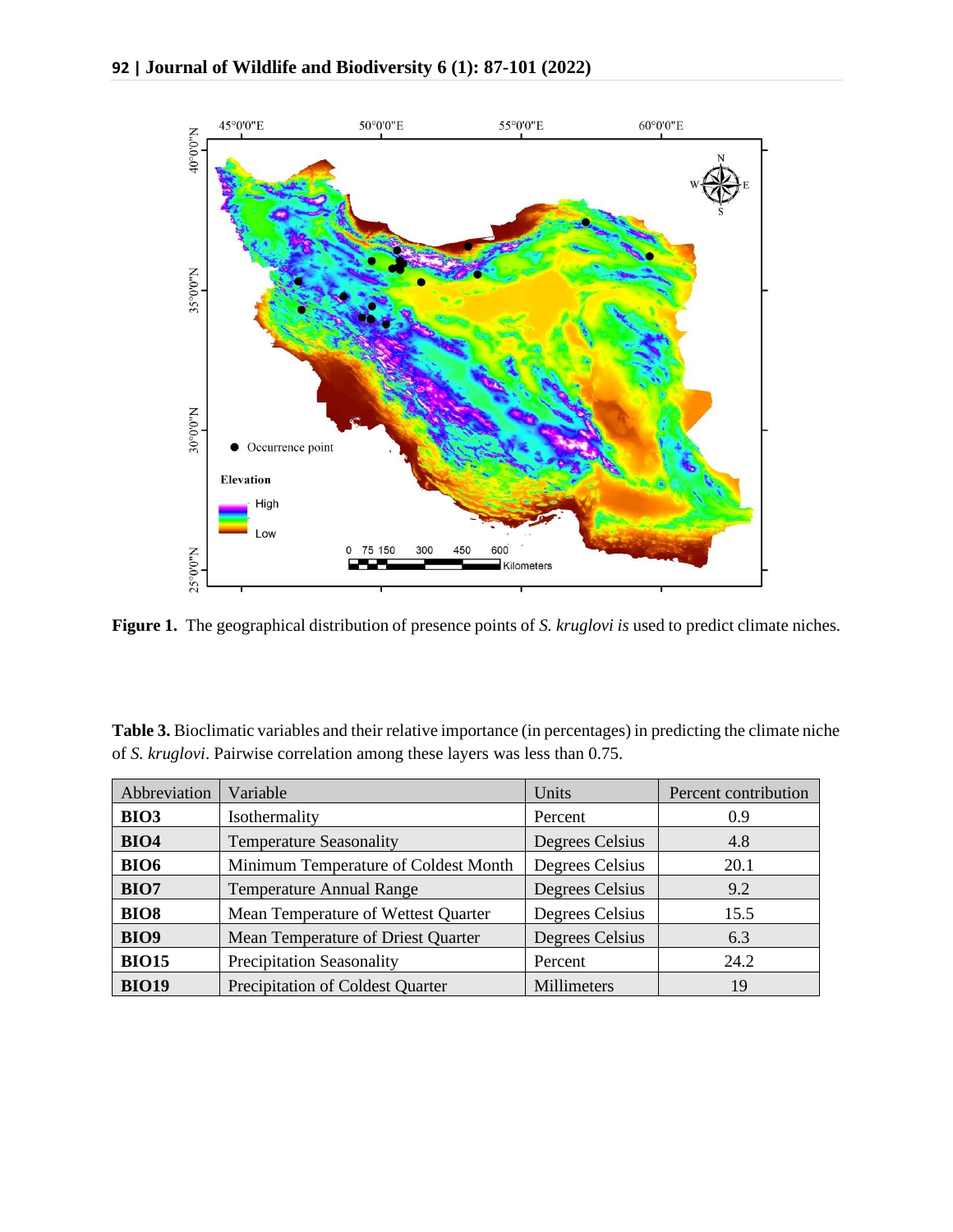#### **Results**

The predicted map of the climate niche of *S. kruglovi* showed high discrimination performance of the MexEnt model (Fig. 2) according to training AUC±standard deviation (SD; 0.975±0.010) and testing data (0.938±0.075; Fig. 3). Precipitation seasonality, minimum temperature of the coldest month, and precipitation of the coldest quarter had the highest percentage of contribution (24.2%, 20.1%, and 19% respectively) in predicting the climate niche of *S. kruglovi* followed by mean temperature of wettest quarter, temperature annual range, mean temperature of driest quarter, temperature seasonality, and isothermality with 15.5%, 9.2%, 6.3%, 4.8%, and 0.9% contributions, respectively (Table 3). Based on the Jackknife test, the minimum temperature of the coldest month contained the most useful information and highest gain  $($   $\sim$  0.6) while the precipitation seasonality contained the largest volume of data than other variables for predicting the climate niche of the species (Fig. 4).

The climate niche suitability of the species showed a non-linear relationship with precipitation seasonality. The probability of occurrence of *S. kruglovi* increased to its maximum (64-79%) and then dropped sharply at levels above 80%. Moreover, the habitat suitability of *S. kruglovi* was predicted to increase with the rise in the minimum temperature of the coldest month and then leveled off sharply at temperatures more than  $-7$  °C. The response curve of precipitation of the coldest quarter showed a peak between 110-130 mm and habitat suitability sharply decreased in areas where the variable was less than 110 mm. Also, the habitat suitability for *S. kruglovi*  decreased steeply and reached its minimum in areas with a mean temperature of the wettest quarter above  $7 \text{ }^0C$  (Fig. 5). Moreover, this species prefers some parts of Iran with a temperature annual range of more than 40  $^0C$ , mean temperature of the driest quarter between 23-27  $^0C$ , temperature seasonality above 9.5  $\mathrm{^0C}$ , and isothermality less than 37%. Based on the potential distribution map of *S. kruglovi* (Fig. 2), the southern half of Iran has predicted an unsuitable habitat for the species occurrence. However, high habitat suitability was detected in a significant area of northeast, northwest, and some parts of north and west Iran. Our results also revealed that 7.95% of the study area is suitable for *S. kruglovi.*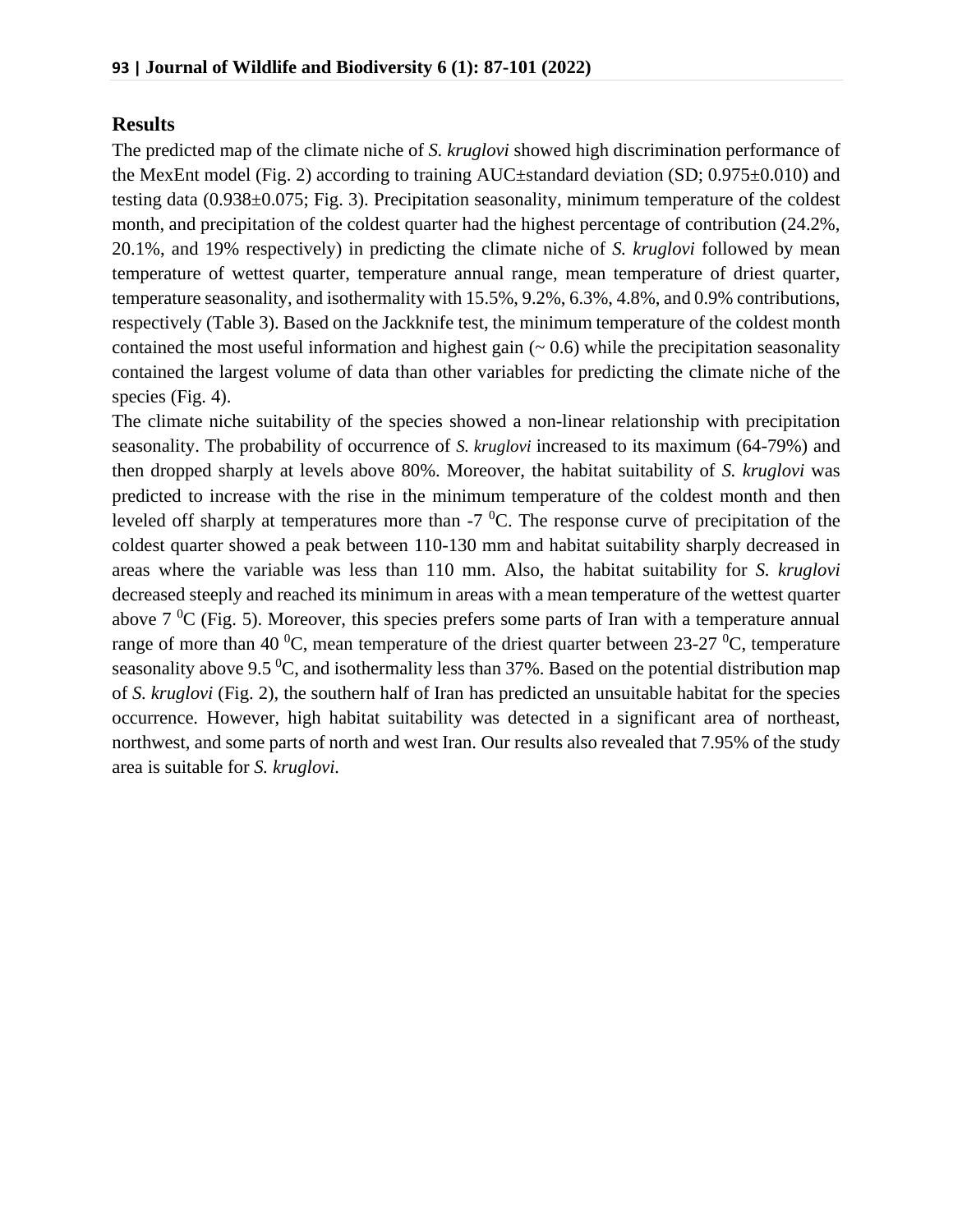

**Figure 2.** Predicted climate niche of *S. kruglovi* in Iran based on the Maxent model.



**Figure 3.** The graph of the receiver operating characteristic (ROC) curve for the climate niche of *S. kruglovi* in Iran.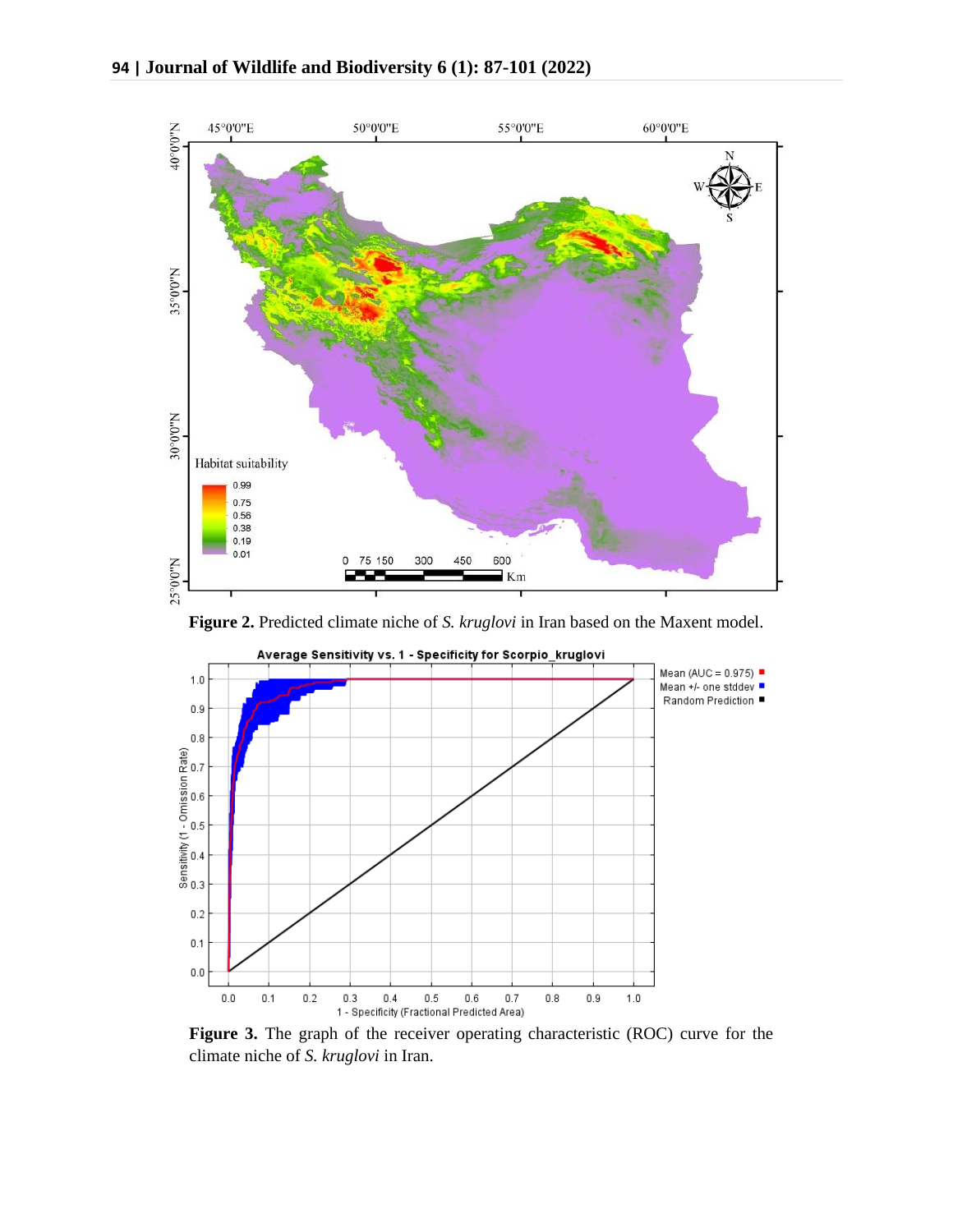

**Figure 4.** The relative importance of climate variables used for predicting the climate niche of *S. kruglovi*.



**Figure 5.** Response curves of the most influential climate variables in predicting climate niche of *S. kruglovi*.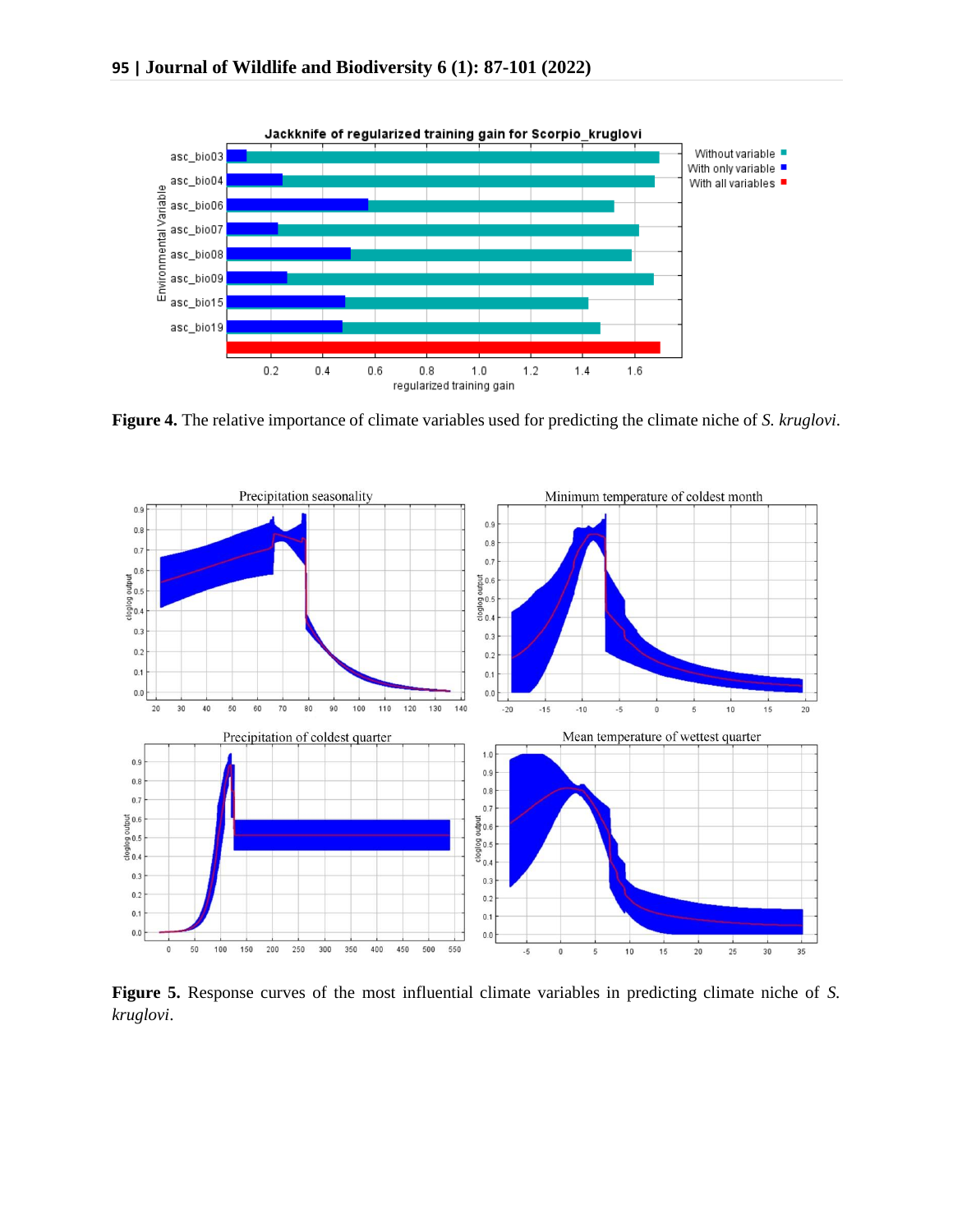#### **Discussion**

Iran is one of the most important hotspots for scorpions in the world (Ward et al., 2018; Kazemi et al., 2021) therefore, the ecological requirements of Iranian scorpions need to be investigated. Besides the biological and evolutionary value of scorpions as one of the oldest animal groups on our planet (Dunlop & Selden, 2013; Ureta et al., 2020), the therapeutic properties of their venom have also been proven in the treatment of some human diseases including cancer and bacterial infections (Ortiz et al., 2015). Hence, there is a need to undertake ecological and biological studies on Iranian scorpions with a viewpoint on their conservation and socioeconomic uses. In the present research, we evaluated the effects of climatic conditions on the potential distribution of an Iranian digger scorpion, *S. kruglovi*. Our results indicated that the potential range of *S. kruglovi* is limited to northeast, northwest, and some parts of north and west of Iran. The results revealed that precipitation seasonality and minimum temperature of the coldest month were the two important limiting factors responsible for shaping its climate niche. Our findings are inconsistent with Haghani et al. (2020) who indicated that the minimum temperature of the coldest month is one of the effective variables on the distribution pattern of three species of digger scorpions in Iran i.e., *Odontobuthus doriae*, *O. bidentatus*, and *S. maurus*.

The potential distribution of *S. kruglovi* was strongly restricted in two relatively isolated habitat patches located at the marginal parts of the species distribution range in the northeast and northwest of Iran. Although no data is available about the phylogeny of *S. kruglovi* in Iran, two distinct phylogenetic lineages probably exist in two relatively isolated ecological niches. The mentioned areas are predicted to have high suitability for *S. kruglovi* in Iran and provide the necessary ecological requirements for the survival and reproduction of this species. Combining future genetic data with the obtained ecological niche predictions is an effective approach for determining the spatial patterns of intraspecific genetic variation and providing greater insight into the species boundaries.

The distribution of different species of scorpions is highly related to climatic factors, especially precipitation and temperature (El Hidan et al., 2017). Koch (1981) indicated that the scorpion biodiversity is highly dependent on three factors including temperature, precipitation, and species competition. Consistent with these findings, in the present study, hydrological (precipitation seasonality), and thermal-related (minimum temperature of the coldest month) variables showed significant effects on predicting the species' climate niche of the species.

Although the species richness of scorpions is much higher in the southern half of Iran than in the northern half (Rafinejad et al., 2020), this species has not been reported in the southern half of Iran so far. Also, our potential distribution map did not show suitable climate conditions for this species in southern Iran. The habitat suitability declined significantly in the areas where the precipitation seasonality and minimum temperature of the coldest month reached more than 80% and  $-7\degree C$ , respectively. Consequently, following Liebig's law of the minimum, these two factors are likely to be the limiting ones and do not warrant the expansion of *S. kruglovi* to the southern regions of Iran.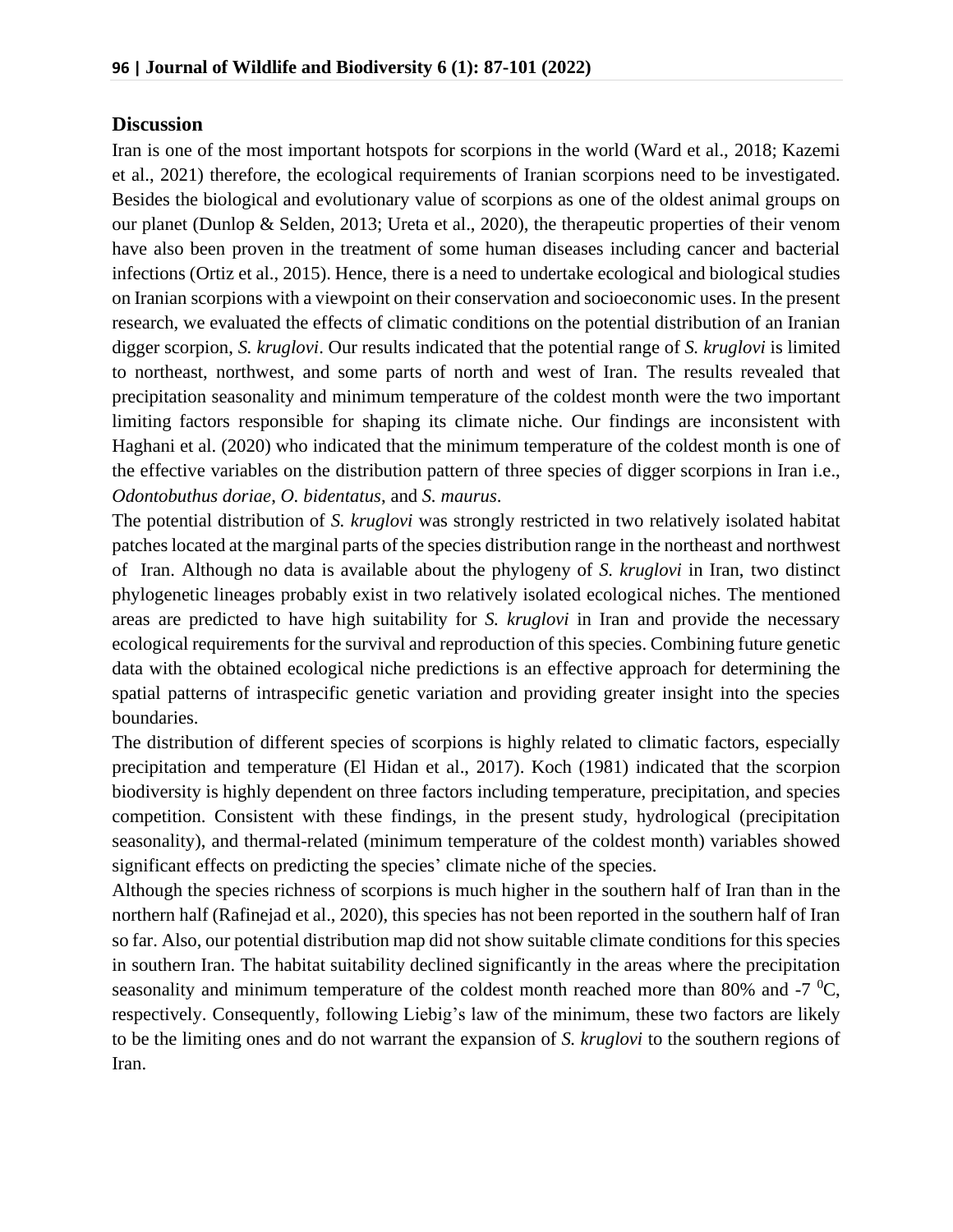Based on our selected binary threshold (i.e.  $10<sup>th</sup>$  percentile training presence) about 7.95% of the country  $(\sim > 131000 \text{ Km}^2)$  is climatically suitable for the species' occurrence. However, the area with potential suitability for *S. kruglovi* is probably less than that hypothesized. Because in the northern half of Iran (especially in provinces such as Tehran, Alborz, Qazvin, Khorasan, etc.) human activities such as urban development, industrial, and agricultural activities have severely destroyed natural habitats. These activities are threatening factors to the survival and reproduction of many animal species, especially different species of scorpions since they are sensitive and vulnerable to changes in their natural habitats (Ureta et al., 2020).

In this survey, we built our model based on 21 occurrence points only, but this species will probably be recorded in more areas of Iran in the future field surveys and will complement our knowledge about its habitat characteristics, and ecological requirements. For the time being, we do not know much about the phylogeny of *S. kruglovi* and other lineages of the genus *Scorpio* in Iran. Therefore, conducting such climate niche modeling studies is the first step to determining the taxonomic status and distribution range of this species. Our results will serve as a key starting point to build appropriate strategies to device conservation programs for scorpions and establish healthrelated research in the field of medicines against their sting in Iran.

## **Conclusion**

Our results revealed the efficiency of the MaxEnt algorithm to build the climate niche of *Scorpio kruglovi*, one of the species of digger scorpions in Iran. The precipitation seasonality and minimum temperature of the coldest month are the two most important climatic factors affecting its life cycle in Iran. The southern half of the country is found unsuitable for the species occurrence. Due to the strong correlation of the distribution range of this scorpion species with climatic factors, we suggest that future studies should focus on the effects of climate change on possible range shifts from its potential distribution. Owing to the high level of the model prediction (AUC =  $0.975$ ), our results can be used in designing and executing conservation programs with a high degree of reliability.

## **Acknowledgments**

We highly appreciate the authors of all articles cited in this manuscript.

# **References**

Amr, Z. S. & El‐Oran, R. (1994) Systematics and distribution of scorpions (Arachnida, Scorpionida) in Jordan. Bolletino di Zoologia, 6(2), 185–190.

Asslan faal, S., Shayestehfar, A., Latifi, A. & Ghassemi Khademi, T. (2015) Morphological parameters of scorpions inhabiting Ardabil province in the northwest of Iran. International Journal of Current Research and Academic Review, 3(2), 167–172.

Barahoei, H., Navidpour, S., Aliabadian, M., Siahsarvie, R., & Mirshamsi, O. (2020). Scorpions of Iran (Arachnida: Scorpiones): An annotated checklist, DELTA database and identification key. Journal of Insect Biodiversity and Systematics, 6(4), 375-474.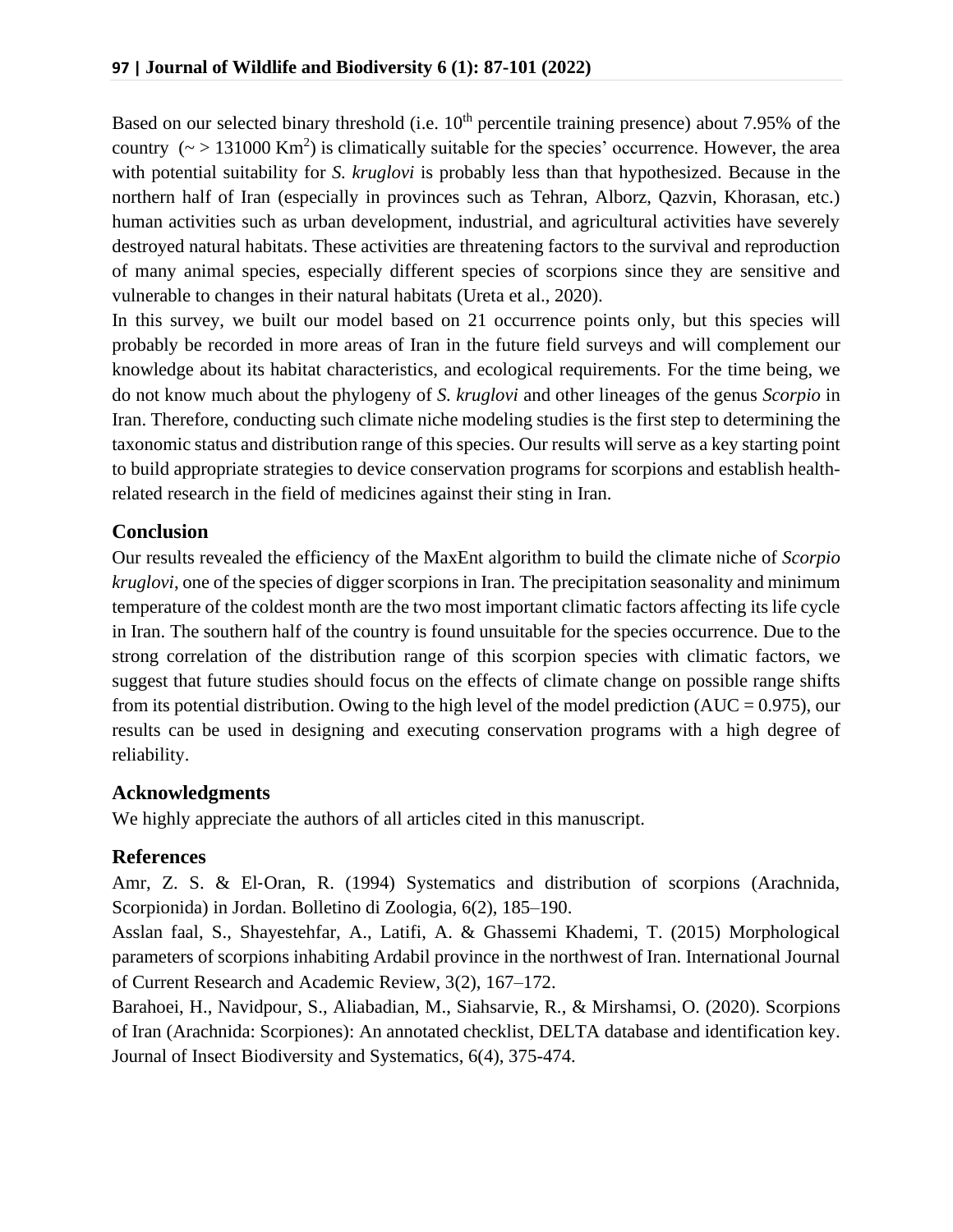Bulluck, L., Fleishman, E., Betrus, C. & Blair, R. (2006). Spatial and temporal variations in species occurrence rate affect the accuracy of occurrence models. Global Ecology and Biogeography, 15(1), 27-38.

Cao, Z., Di, Z., Wu, Y. & Li, W. (2014). Overview of scorpion species from China and their toxins. Toxins, 6(3), 796-815.

DeLeo, J. M. (1993, April). Receiver operating characteristic laboratory (ROCLAB): Software for developing decision strategies that account for uncertainty. In 1993 (2nd) International Symposium on Uncertainty Modeling and Analysis (pp. 318–325). IEEE.

Dunlop, J. A. & Selden, P.A. (2013). Scorpion fragments from the silurian of powys,Wales. Journal of Arachnology, 16, 27–32.

El-Hennawy, H. K. (1992). A catalog of the scorpions described from the Arab countries (1758- 1990) (Arachnida: Scorpionida). Serket, 2(4), 95–153.

El Hidan, M. A., Touloun, O. & Boumezzough, A. (2017). Spatial relationship between environmental factors and scorpion distribution in Morocco. Journal of Entomology and Zoology Studies, 5(3), 674-678.

Elith, J., Graham, C. H., Anderson, R. P., Dudík, M., Ferrier, S., Guisan, A., Hijmans, R. J., Huettmann, F., Leathwick, J. R., Lehmann, A., Li, J., Lohmann, L. G., Loiselle, B. A., Manion, G., Moritz, C., Nakamura, M., Nakazawa, Y., Overton, J. M., Peterson, A. T., Phillips, S. J., Richardson, K., Scachetti-Pereira, R., Schapire, R. E., Soberón, J., Williams, S., Wisz, M. S. & Zimmermann, N.E. 2006. Novel methods improve prediction of species' distributions from occurrence data. Ecography, 29(2), 129-151.

Fet, V. & Lowe, G. (2000) Family Buthidae C.L. Koch, 1837. In: Fet, V., Sissom, W.D., Lowe, G., & Braunwalder, M. E. (eds.) Catalog of the Scorpions of the World (1758-1998). New York Entomological Society, New York, pp. 54–286.

Fick, S. E. & Hijmans, R. J. (2017). WorldClim 2: new 1‐km spatial resolution climate surfaces for global land areas. International journal of climatology, 37(12), 4302-4315.

Ghorbani, M. (2013) Nature of Iran and its climate, In: The Economic Geology of Iran. Springer, 1-44.

Ghassemi-Khademi, T. (2014). Iranian gazelles. Journal of Middle East Applied Science and Technology (JMEAST), 13(3), 385-390.

Ghassemi-Khademi, T., Khosravi, R., Sadeghi, S. & Ebrahimi, M. (2021a). Historical, current, and future climate niche of the red dwarf honey bee across its native range. Journal of Apicultural Research, 1-13.

Ghassemi-Khademi, T., Khosravi, R., Sadeghi, S., & Kandemir, I. (2021b). Assessment of connectivity between core habitats of the red dwarf honey bees in Iran based on climate and environmental niche modeling. Journal of Apicultural Research, 1-13.

Gibson, L., Barrett, B. & Burbidge, A. (2007). Dealing with uncertain absences in habitat modelling: a case study of a rare ground‐dwelling parrot. Diversity and Distributions, 13(6), 704- 713.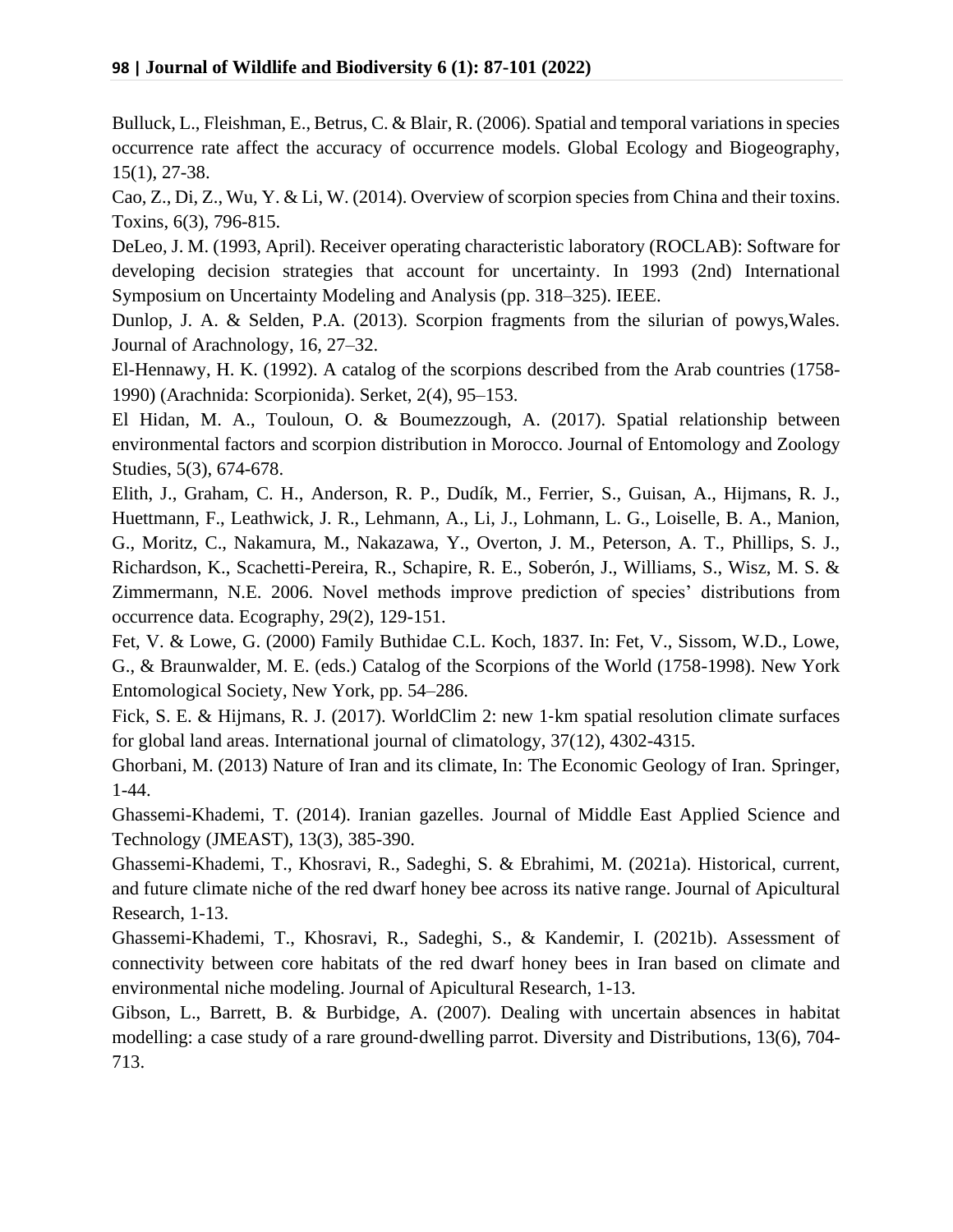Guisan, A. & Thuiller, W. (2005). Predicting species distribution: offering more than simple habitat models. Ecology letters, 8(9), 993-1009.

Habibi, T. (1971) Liste de scorpions de l′Iran. Bulletin of the Faculty of Science of Teheran University, 2(4), 24–31 (in Persian) & 42–47 (in French).

Haghani, A., Khoobdel, M., Dehghani, R., Adibzadeh, A., Sobati, H. & Aliabadian, M. (2020). Ecological modeling and distribution analysis of digger scorpions: *Odontobuthus doriae*, *Odonthubutus bidentatus* (Scorpiones: Buthidae) and *Scorpio maurus* (Scorpiones: Scorpionidae) in Iran using the maximum entropy method. Applied Entomology and Zoology, 55(1), 17-24.

Hirzel, A. H., Hausser, J., Chessel, D. & Perrin, N. (2002). Ecological-niche factor analysis: how to compute habitat-suitability maps without absence data?. Ecology, 83(7), 2027-2036.

Hosseinzadeh, M. S. (2020). Potential distribution and effects of climate change on the risk of scorpion sting with endemic and medically important scorpion *Odontobuthus doriae* Thorell, 1876 (Arachnida: Scorpionidae: Buthidae) In Iran. Zoology and Ecology, 30(1), 109-115.

Jalali, A. & Rahim, F. (2014). Epidemiological review of scorpion envenomation in Iran. Iranian Journal of Pharmaceutical Research, 13, 743–756.

Kafash, A., Ashrafi, S., Ohler, A., Yousefi, M., Malakoutikhah, S., Koehler, G. & Schmidt, B. R. (2018). Climate change produces winners and losers: Differential responses of amphibians in mountain forests of the Near East. Global Ecology and Conservation, 16, e00471.

Karataş, A., Moradi-Gharkheloo, M. & Ucak, M. (2012) Contribution to the distribution of the scorpions of Iran. Zoology in the Middle East, 55, 111–120.

Kazemi, S. M., Hosseinzadeh, M. S. & Çicek, K. (2021). The use of ecological niche modeling to infer envenomation risk of *Apistobuthus susanae* Lourenço, 1998 (Arachnida: Scorpiones) in Southern Iran. Biharean Biologist, 15, 1-5.

Khalaf, L. (1962). A small collection of scorpions from Iraq. Bulletin of the Iraq Natural History Institute, 2(4), 1–3.

Koch, L.E. (1981). The scorpions of Australia: aspects of their ecology and zoogeography. Ecological biogeography of Australia, 41(2), 875-884.

Liu, C., Berry, P. M., Dawson, T. P. & Pearson, R. G. (2005). Selecting thresholds of occurrence in the prediction of species distributions. Ecography, 28(3), 385–393.

Marx, M. & Quillfeldt, P. (2018). Species distribution models of European Turtle Doves in Germany are more reliable with presence only rather than presence-absence data. Scientific reports, 8(1), 16898.

Mirshamsi, O. (2013). Ecological niche modeling of two scorpion species *Mesobuthus eupeus* (CL Koch, 1839) and *M. phillipsii* (Pocock, 1889) from the Iranian Plateau and Zagros region (Arachnida: Scorpiones). Euscorpius, 2013(154), 1-10.

Mohammad, M. K., Afrasiab, S. R. & Al-Zubaidi, A. A. (2017). Survey for cave animals of Iraqi Kurdistan. Journal of Biodiversity and Environmental Sciences, 10(5), 217–232.

Moreno-Amat, E., Mateo, R. G., Nieto-Lugilde, D., Morueta-Holme, N., Svenning, J. C. & García-Amorena, I. (2015). Impact of model complexity on cross-temporal transferability in Maxent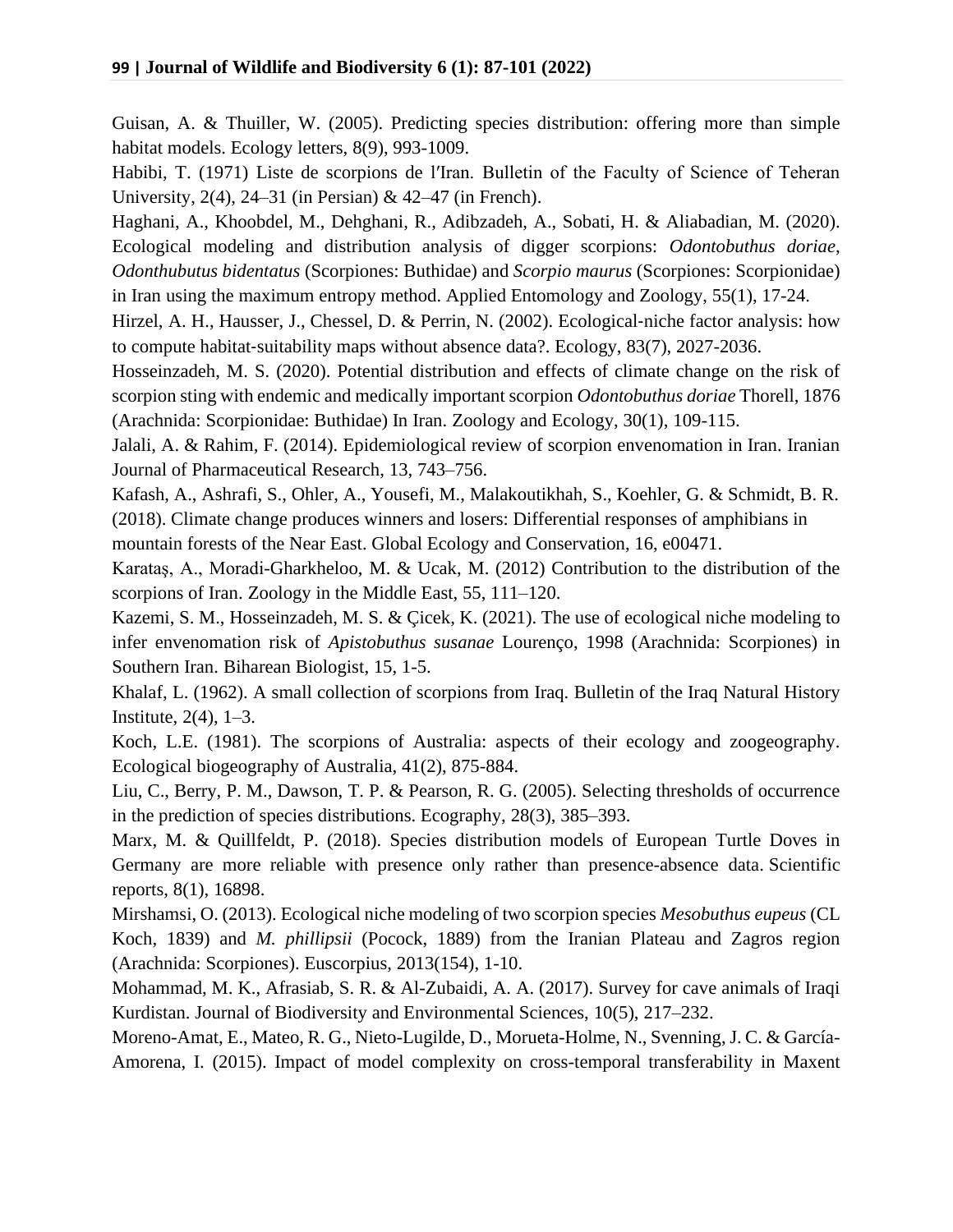species distribution models: An assessment using paleobotanical data. Ecological Modelling, 312, 308-317.

Nasrabadi, R., Rastegar-Pouyani, N., Rastegar-Pouyani, E., Kami, H.G., Gharzi, A. & Yousefkhani, S.S. (2018). Distribution and environmental suitability of the European glass lizard *Pseudopus apodus* (Pallas, 1775) in the Iranian plateau. Russian Journal of Herpetology, 25(1), 6- 10.

Navidpour, S., Kovařík, F., Soleglad, M.E. & Fet, V. (2019). Scorpions of Iran (Arachnida, Scorpiones). Part X. Alborz, Markazi, and Tehran provinces with a description of *Orthochirus carinatus* sp. n. (Buthidae). Euscorpius, 276, 1–20.

Ortiz, E., Gurrola, G. B., Schwartz, E. F., & Possani, L. D. (2015). Scorpion venomcomponents as potential candidates for drug development. Toxicon, 93, 125–135.

Petricevich, V. L. (2010). Scorpion venom and the inflammatory response. Mediators of inflammation.

Phillips, S. J., Anderson, R. P. & Schapire, R. E. (2006). Maximum entropy modeling of species geographic distributions. Ecological modeling, 190(3-4), 231-259.

Phillips, S. J., Anderson, R. P., Dudík, M., Schapire, R. E. & Blair, M.E. (2017). Opening the black box: an open‐source release of Maxent. Ecography, 40(7), 887-893.

Prendini, L. & Wheeler, W. C. 2005. Scorpion higher phylogeny and classification, taxonomic anarchy, and standards for peer review in online publishing. Cladistics, 21, 446–494.

Rafinejad, J., Shahi, M., Navidpour, S., Jahanifard, E. & Hanafi-Bojd, A. A. (2020). Effect of climate change on spatial distribution of scorpions of significant public health importance in Iran. Asian Pacific Journal of Tropical Medicine, 13(11), 503.

Soleglad, M. E. & Fet, V. (2003). High-level systematics and phylogeny of the extant scorpions (Scorpiones: Orthosterni). Euscorpius, 11, 1–175.

Swets, J. A. (1988). Measuring the accuracy of diagnostic systems. Science, 240(4857), 1285- 1293.

Talal, S., Tesler, I., Sivan, J., Ben-Shlomo, R., Tahir, H. M., Prendini, L., Snir, S. & Gefen, E. (2015). Scorpion speciation in the Holy Land: multilocus phylogeography corroborates diagnostic differences in morphology and burrowing behavior among Scorpio subspecies and justifies recognition as phylogenetic, ecological and biological species. Molecular phylogenetics and evolution, 91, 226-237.

Ureta, C., González, E. J., Ramírez-Barrón, M., Contreras-Félix, G. A. & Santibáñez-López, C. E. (2020). Climate change will have an important impact on scorpion's fauna in its most diverse country, Mexico. Perspectives in Ecology and Conservation, 18(2), 116-123.

Vachon, M. (1966) Liste des scorpions connus en Egypte, Arabie, Israël, Liban, Syrie, Jordanie, Turquie, Irak, Iran. Toxicon, 4, 209-218.

Vazirianzadeh, B., Hossienzadeh, M., Moravvej, S.A., Vazirianzadeh, M., & Mosavi, S.A. (2013). An epidemiological study on scorpion stings in Lordegan County, south-west of Iran. Archives of Razi Institute, 68(1): 71-76.